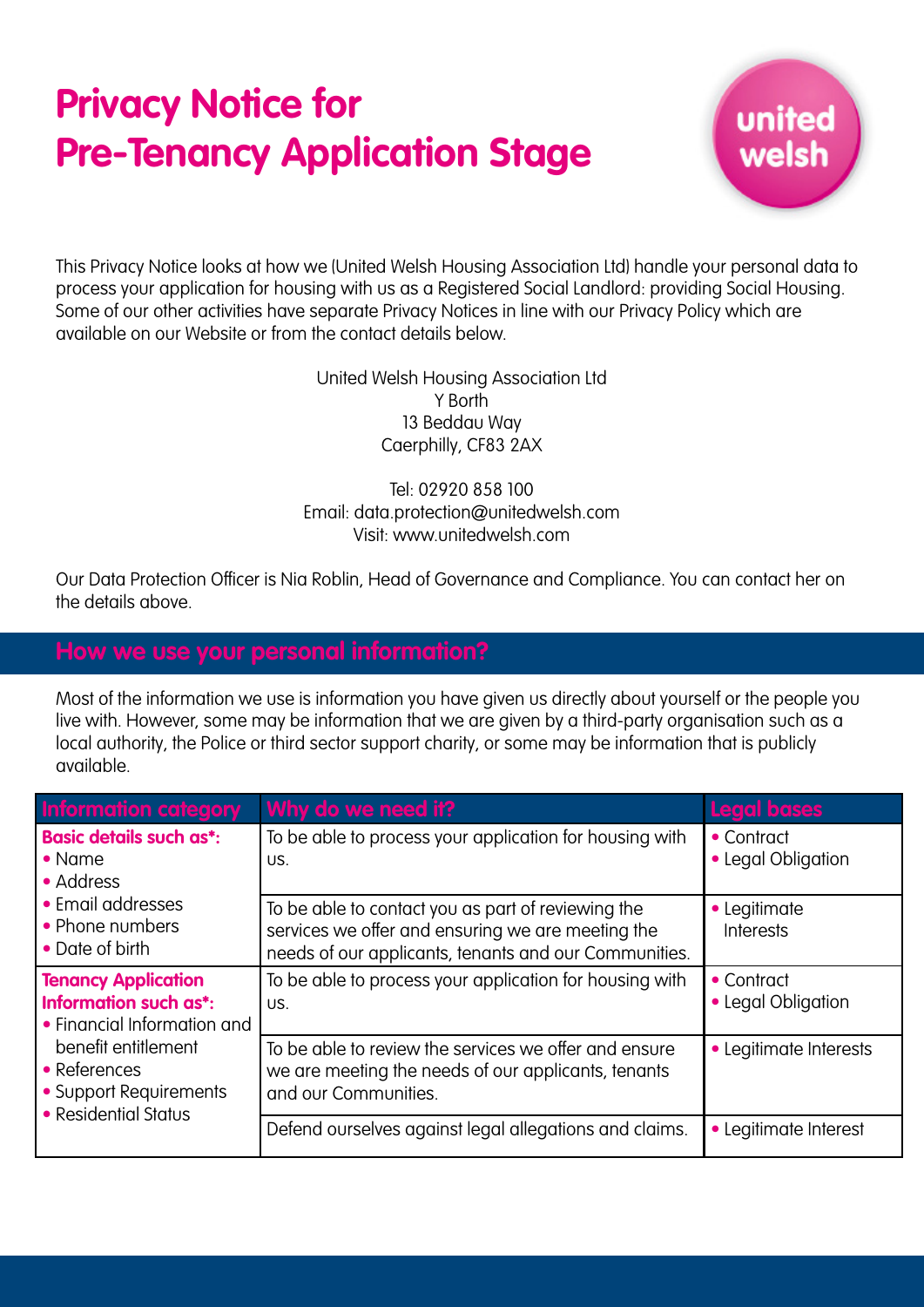| <b>Special categories such</b><br>$as*$ :<br>• Health information<br>• Criminal convictions or<br>offences               | To be able to process your application for housing with<br>US.                                                                                                                    | • Contract<br>• Legal Obligation<br>• And secondary base:<br>Employment, social<br>security and social<br>protection |
|--------------------------------------------------------------------------------------------------------------------------|-----------------------------------------------------------------------------------------------------------------------------------------------------------------------------------|----------------------------------------------------------------------------------------------------------------------|
|                                                                                                                          | We are legally required to ensure we do not<br>discriminate against any groups of protected<br>characteristics.                                                                   | • Legal Obligation<br>• And secondary base:<br>Employment, social<br>security and social<br>protection               |
|                                                                                                                          | To be able to review the services we offer and ensure<br>we are meeting the needs of our tenants and our<br>communities.                                                          | • Legitimate Interests<br>• And secondary base:<br>Employment, social<br>security and social<br>protection           |
| <b>Familial or relationship</b><br>Information such as*:<br>• Household makeup<br>• Number of children and<br>their ages | To be able to process your application for housing with<br>US.                                                                                                                    | • Contract<br>• Legal Obligation                                                                                     |
|                                                                                                                          | To be able to review the services we offer and ensure<br>we are meeting the needs of our applicants, tenants<br>and our Communities.                                              | · Legitimate Interests                                                                                               |
| <b>CCTV</b>                                                                                                              | We operate a number of CCTV schemes at our offices,<br>our supported specialist housing schemes and our<br>apartments with communal entrances and spaces for<br>crime prevention. | • Legitimate Interest                                                                                                |
|                                                                                                                          | Health and Safety and legal requirements as a landlord<br>and a responsible employer.                                                                                             | • Legal Obligation                                                                                                   |
| <b>Voice Call Recordings</b>                                                                                             | All telephone calls made to or from our numbers are<br>recorded for training and monitoring purposes.                                                                             | • Legitimate Interest                                                                                                |

\*The examples given of the information that we use are not exhaustive lists.

In order to process your application for housing, we may share your information with our partners Celtic Horizons Ltd and Mears Ltd who provide our repairs and asset management service.

We may also share information with local authorities to process your housing application or the Police or other agencies for purposes such as assessing suitability for a particular property, support provision or crime investigation and prevention. We will only do this if there are laws that allow us to do so or we have a legitimate interest in doing so, when we are confident that you would reasonably expect us to. For example, when reviewing our services in order to make improvements that would benefit you.

We may also share your information when you have given us explicit consent to share your information.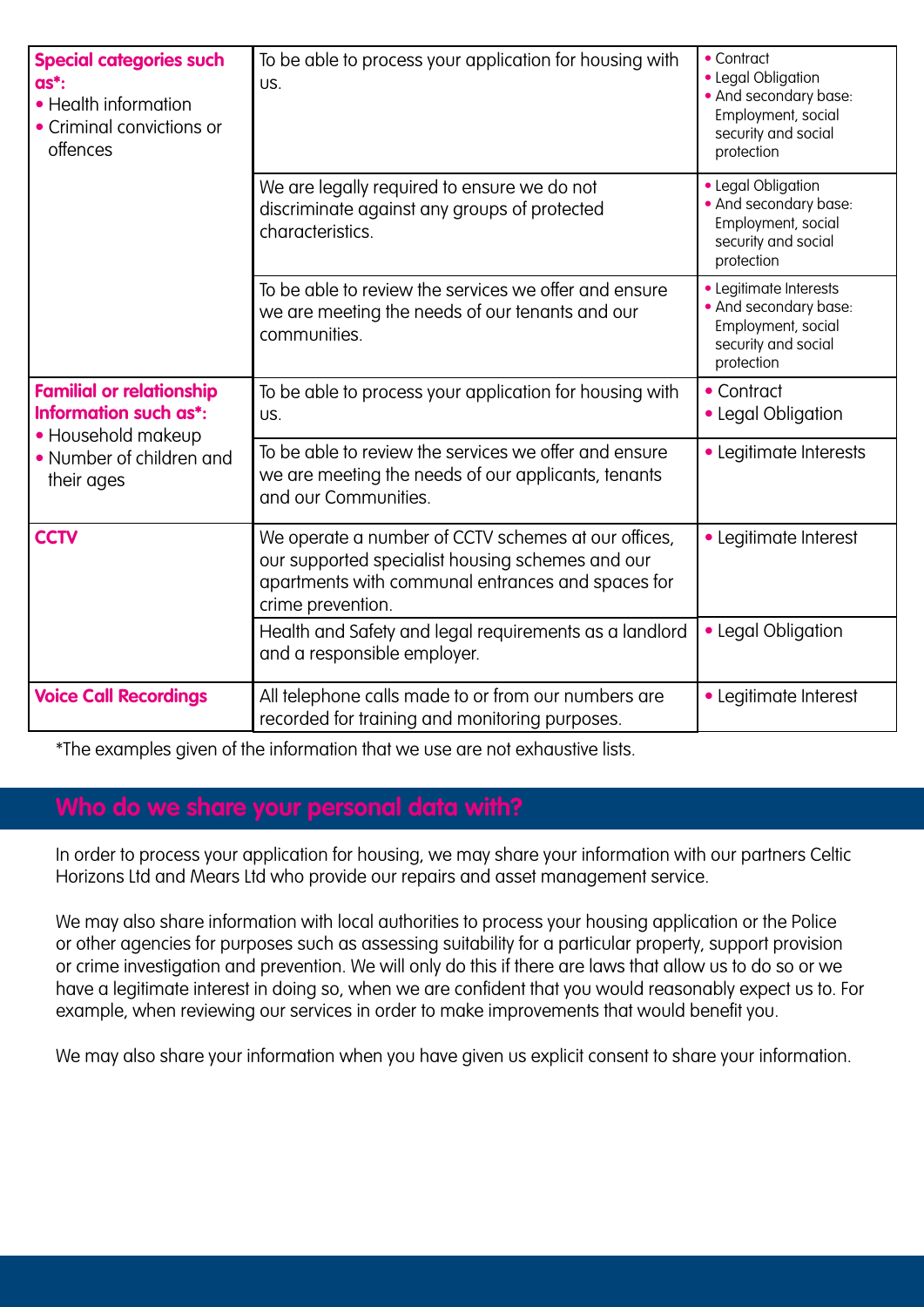# **How long do we keep your information for?**

The length of time we keep your information for will depend on why we need to process it. We will keep it in line with our retention schedule, legislative requirements and best practice guidance until the data is no longer needed for the purpose it was collected. Following this the information will be destroyed and disposed of in a secure manner. If we are required to keep the information for statistical purposes we will anonymise or pseudonymise it where possible.

# **Your individual rights**

You have a number of individual rights under the General Data Protection Regulation (GDPR).

You have the right to access the personal information that we process about you. If you believe the personal information we hold on you is inaccurate or incomplete, you have the right to have it corrected or completed. Where we are using your information based solely on your consent, you also have the right to withdraw this consent at any time by contacting us.

You also have the right, in certain circumstances, to block the processing of your data, object to some types of processing or even have your data deleted or in some cases transferred to another organisation of your choice.

More information about all of these rights can be found from our website or by visiting [www.ico.org.uk](http://www.ico.org.uk) 

# **Storage of your personal data**

To enable us to process your application for housing with us we will store your personal data on a number of electronic systems. Some of these systems are held on site in our privately owned corporate network or in a Cloud based service. Where the latter happens we work closely with the providers to ensure the security of your information is in line with legal requirements.

We also use paper records when necessary, these are held in locked storage that is only accessible by relevant members of staff. None of your information is ever stored or shared outside of the European Economic Area.

# **Not happy with any of this?**

If you are not happy with any of the ways we handle your data then please tell us using the details above.

If you are still not happy, you are able to complain to the UK's supervisory authority for data protection – the Information Commissioner's Office by visiting www.ico.org.uk/concerns or by phoning them on 0303 123 1113.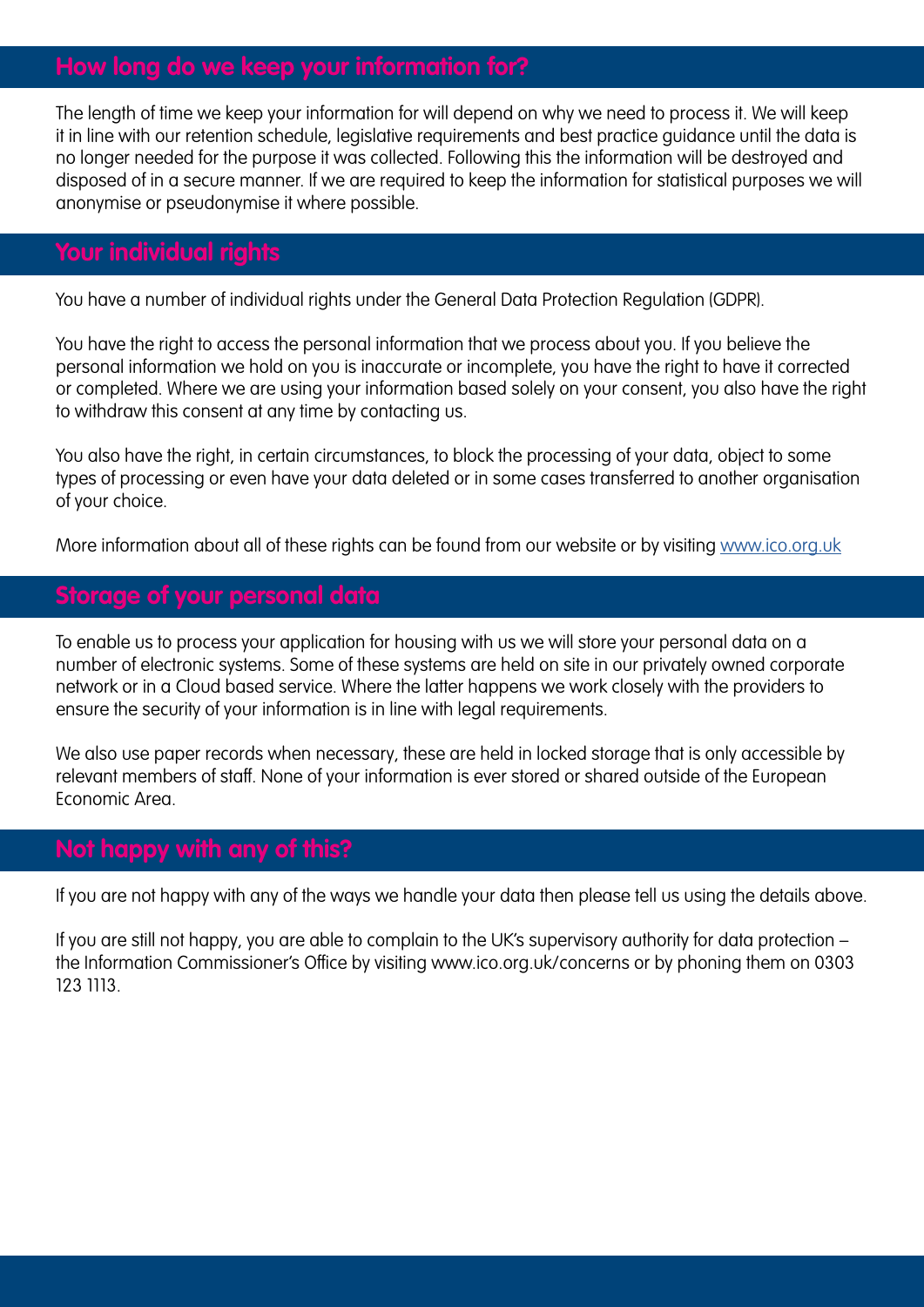# **Hysbysiad Preifatrwydd Cais Cyn-Tenantiaeth**



Mae'r Hysbysiad Preifatrwydd hwn yn trafod sut byddwn ni (United Welsh Housing Association Ltd) yn trin eich data personol wrth brosesu eich cais am gartref gyda ni fel Landlord Cymdeithasol Cofrestredig. Mae rhai o'n gweithgareddau eraill yn destun Hysbysiadau Preifatrwydd ar wahân yn unol â'n Polisi Preifatrwydd, a'r manylion ar ein gwefan neu wrth gysylltu â'r isod.

### United Welsh Housing Association Ltd Y Borth 13 Ffordd Beddau **Caerffili** CF83 2AX Ffôn 029 2085 8100 Ebost: data.protection@unitedwelsh.com www.unitedwelsh.com

Ein Swyddog Diogelu Data yw Nia Roblin, pennaeth llywodraethu & cydymffurfiaeth. Gallwch gysylltu â hi wrth ddefnyddio'r manylion uchod.

## **Ein defnydd o'ch manylion personol?**

Bydd y rhan helaeth o'r wybodaeth a ddefnyddir yn fanylion byddwch wedi rhoi i ni am eich hun neu'r bobl rydych yn cyd-fyw â nhw. Fodd bynnag, efallai byddwn yn cael rhai manylion gan drydydd partïon fel awdurdod lleol, yr heddlu neu elusennau cymorth trydydd sector, neu o wybodaeth gyhoeddus.

|                                                                                                                                               | Categori gwybodaeth Rheswm am eu casglu?                                                                   | Seiliau cyfreithiol                            |
|-----------------------------------------------------------------------------------------------------------------------------------------------|------------------------------------------------------------------------------------------------------------|------------------------------------------------|
| <b>Basic details such as*:</b><br>$\bullet$ Enw<br>• Cyfeiriad<br>• Ebost<br>$\bullet$ Ffôn<br>• Dyddiad geni                                 | Prosesu eich cais am gartref gyda ni.                                                                      | • Contract<br>• Dyletswydd gyfreithiol         |
|                                                                                                                                               | Cysylltu â chi wrth adolygu ein gwasanaethau a sicrhau<br>ein bod yn diwallu anghenion ein cwsmeriaid.     | · Diddordebau dilys                            |
|                                                                                                                                               | Prosesu eich cais am gartref gyda ni.                                                                      | $\bullet$ Contract<br>• Dyletswydd gyfreithiol |
| <b>Manylion cais</b><br>tenantiaeth*<br>• Gwybodaeth ariannol a<br>budd-daliadau<br>• Tystlythyrau<br>• Anghenion cymorth<br>• Statws preswyl | Adolygu ein gwasanaethau a sicrhau ein bod yn<br>diwallu anghenion ymgeiswyr, tenantiaid a'n<br>cymunedau. | · Diddordebau dilys                            |
|                                                                                                                                               | Amddiffyn ein hunain rhag honiadau a hawliadau<br>cyfreithiol                                              | • Diddordeb dilys                              |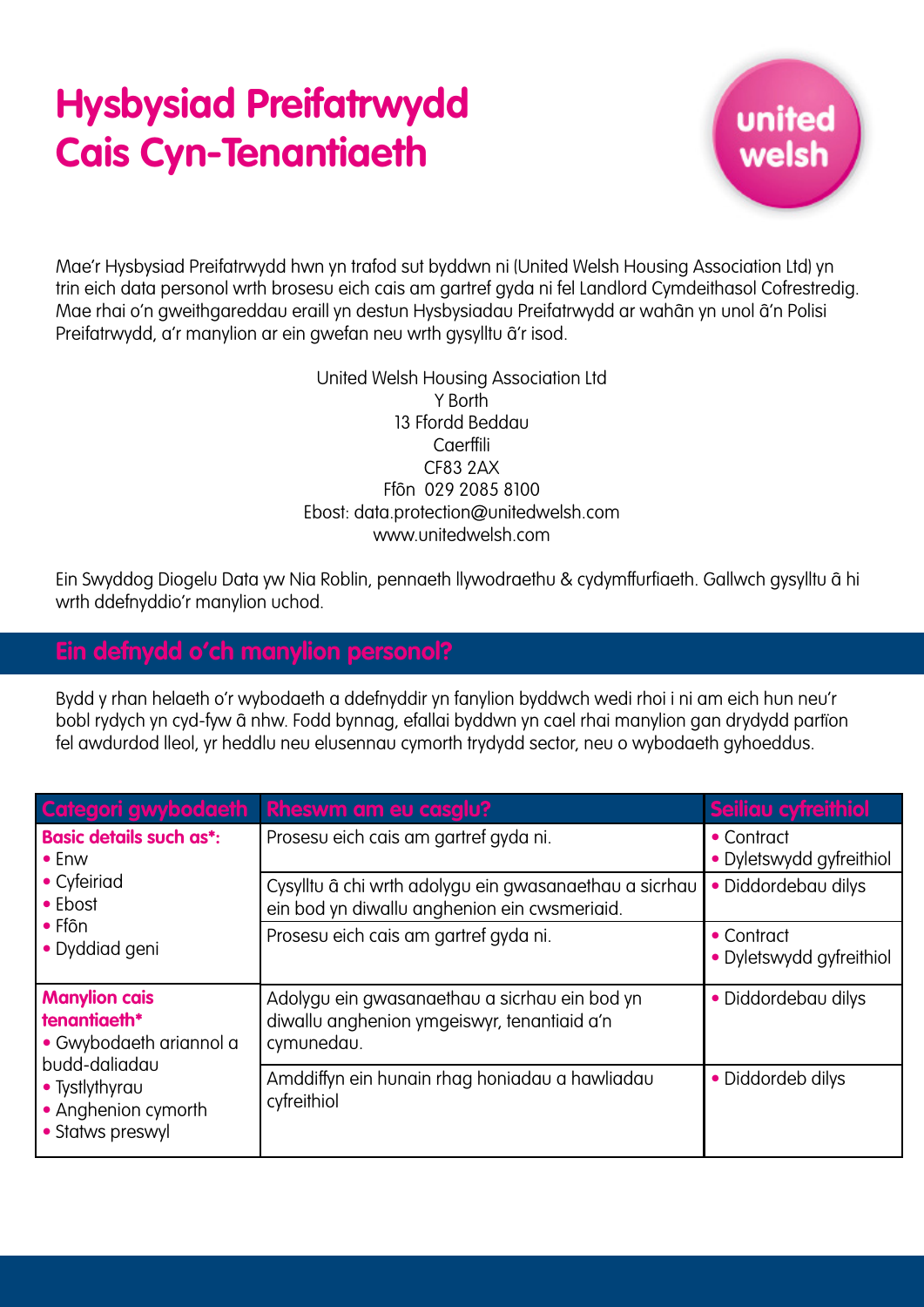| <b>Categoriau arbennig</b><br>• Gwybodaeth iechyd<br>• Euogfarnau neu<br>droseddau  | Prosesu eich cais am gartref gyda ni.                                                                                                                                             | • Contract<br>· Dyletswydd gyfreithiol<br>• A sail eilaidd:<br>Cyflogaeth, nawdd<br>cymdeithasol a diogelwch<br>cymdeithasol |
|-------------------------------------------------------------------------------------|-----------------------------------------------------------------------------------------------------------------------------------------------------------------------------------|------------------------------------------------------------------------------------------------------------------------------|
|                                                                                     | Rydym yn gyfreithiol gyfrifol am sicrhau na fyddwn yn<br>gwahaniaethu yn erbyn unrhyw grwpiau gyda<br>nodweddion wedi'u diogelu                                                   | · Dyletswydd gyfreithiol<br>• A sail eilaidd:<br>Cyflogaeth, nawdd<br>cymdeithasol a diogelwch<br>cymdeithasol               |
|                                                                                     | Adolygu ein gwasanaethau a sicrhau ein bod yn<br>diwallu anghenion ymgeiswyr, tenantiaid a'n<br>cymunedau.                                                                        | · Diddordebau dilys<br>• A sail eilaidd:<br>Cyflogaeth, nawdd<br>cymdeithasol a diogelwch<br>cymdeithasol                    |
| Manylion teulu /<br>perthnasau<br>• Pobl yn y cartref<br>· Nifer ac oedrannau plant | Prosesu eich cais am gartref gyda ni.                                                                                                                                             | • Contract<br>• Dyletswydd gyfreithiol                                                                                       |
|                                                                                     | Adolygu ein gwasanaethau a sicrhau ein bod yn<br>diwallu anghenion ymgeiswyr, tenantiaid a'n<br>cymunedau.                                                                        | · Diddordeb dilys                                                                                                            |
| <b>CCTV</b>                                                                         | Er atal troseddu rydym yn cynnal nifer o gynlluniau<br>CCTV o fewn ein swyddfeydd, ein cartrefi cymorth<br>arbennig a fflatiau gyda mynedfeydd comunol, a<br>gofodau cyffredinol. | • Diddordeb dilys                                                                                                            |
|                                                                                     | Gofynion cyfreithiol ac iechyd a<br>diogelwch fel landlord a chyflogwr cyfrifol.                                                                                                  | · Dyletswydd gyfreithiol                                                                                                     |
| <b>Recordio Galwadau Ffôn</b>                                                       | Recordio pob galwad ffôn o ac i'n rhifau ni at ddibenion<br>hyfforddi a monitro.                                                                                                  | · Diddordeb dilys                                                                                                            |

\*Nid yw'r enghreifftiau o'r wybodaeth byddwn yn defnyddio yn rhestrau cynhwysfawr.

# **Rhannu eich data personol gyda phwy?**

Er mwyn prosesu eich cais am gartref, gallwn rannu eich gwybodaeth gyda'n partneriaid Celtic Horizons Ltd a Mears Ltd sy'n darparu ein gwasanaethau trwsio a rheoli asedau.

Gallwn hefyd rannu gwybodaeth gydag awdurdodau lleol er mwyn prosesu eich cais am gartref, neu gyda'r heddlu neu asiantaethau eraill at ddibenion fel asesu addasrwydd ar gyfer cartref penodol, darpariaethau cymorth, ymchwilio neu atal troseddau. Byddwn ond yn gwneud hynny pan fydd deddfau'n caniatáu hynny, pan fydd diddordeb dilys gennym mewn gwneud hynny, neu pan fyddwn yn hyderus byddech yn disgwyl i ni wneud hynny. Er enghraifft, wrth adolygu ein gwasanaethau er mwyn cyflwyno newidiadau er eich lles chi.

Gallwn hefyd rannu gwybodaeth pan fyddwch wedi rhoi caniatâd penodol i ni rannu eich gwybodaeth.